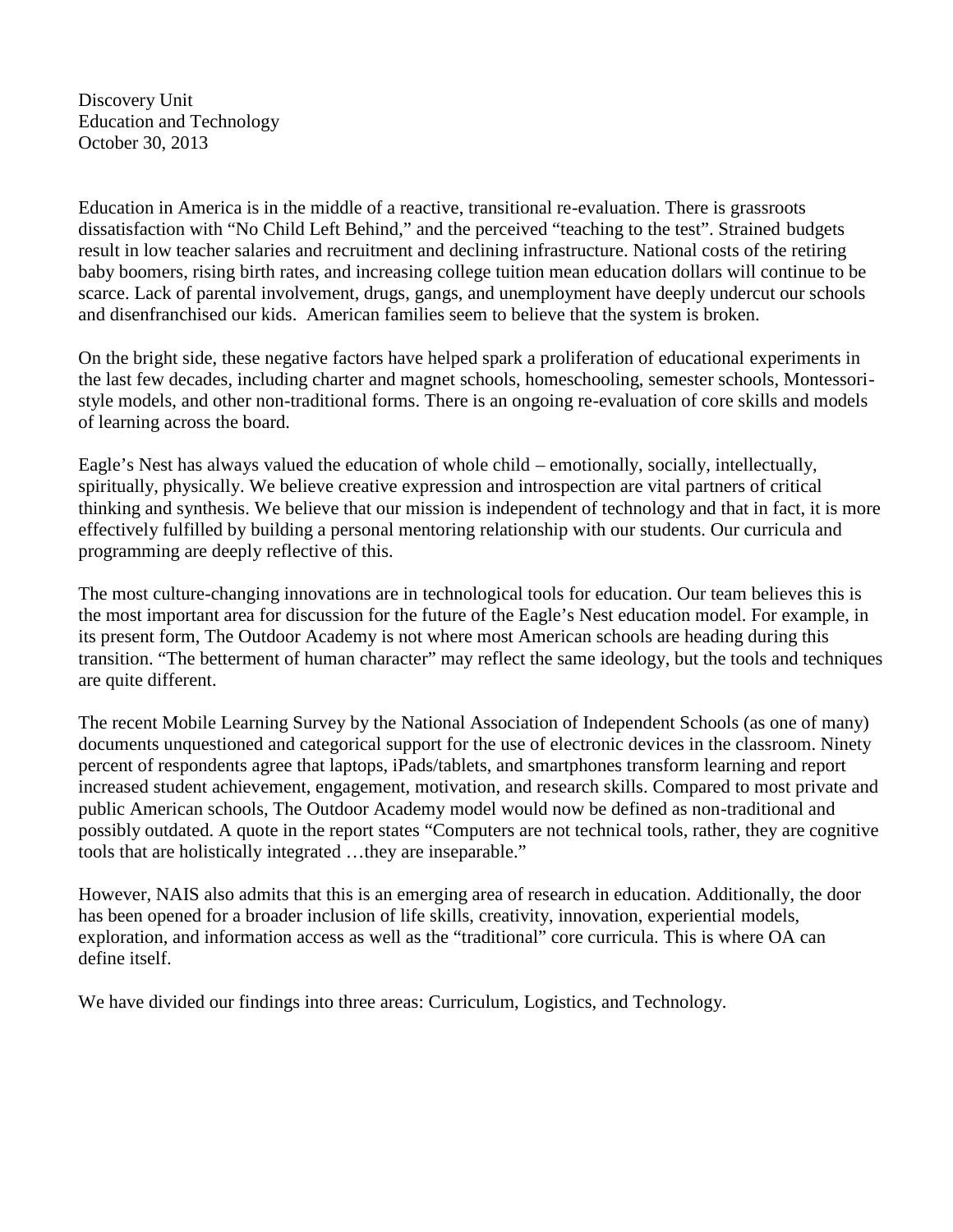#### **Curriculum Common Core**

For years, educators have rallied for a national curriculum that would raise standards of American education. " The Common Core State Standards provide a consistent, clear understanding of what students are expected to learn…. The standards are designed to be robust and relevant to the real world, reflecting the knowledge and skills that our young people need for success in college and careers….to compete successfully in the global economy." http://www.corestandards.org

Common Core provides standards for grades K-12 in mathematics, language arts, and literacy in relation to history, social studies, science, and other technical subjects. The standards have been adopted by 45 states as of 2013, including GA, FL, NC, SC, and TN. Additionally, many private schools are incorporating these standards. Besides the possibility of raising standards in literacy and mathematics, Common Core allows students to transition more seamlessly between school programs. The Excel document on our resources page summarizes public high school graduation requirements for math, history, and science for rising ninth graders in GA, FL, NC, and TN.

## **The Four C's**

The National Education Association (NEA) identifies four vital aspects of education: critical thinking, communication, collaboration, and creativity as part of the Partnership for  $21<sup>st</sup>$  Century Skills program. The Partnership seeks curricular changes on local and national levels. They envision a four-fold curriculum: Life/Career Skills, the Four C's, Technology/Media Skills, and Core Subjects.

http://www.nea.org/assets/docs/A-Guide-to-Four-Cs.pdf http://www.p21.org/home

### **Expeditionary Learning**

This program was launched in 1993 by Outward Bound USA and the Harvard Graduate School of Education to partner with schools to build project-based learning. At least 150 schools and 45,000 students are involved at this time. http://elschools.org/. Their ten core values are:

The Primacy of Self-Discovery The Having of Wonderful Ideas The Responsibility for Learning Empathy and Caring Success and Failure Collaboration and Competition Diversity and Inclusion The Natural World Solitude and Reflection Service and Compassion

### **Community Service**

Service-based experiential learning is embedded in most independent school and many public school curricula. Eagle's Nest has a long tradition of community service in all three of our programs. The Outdoor Academy reports service hours on our students' final transcripts.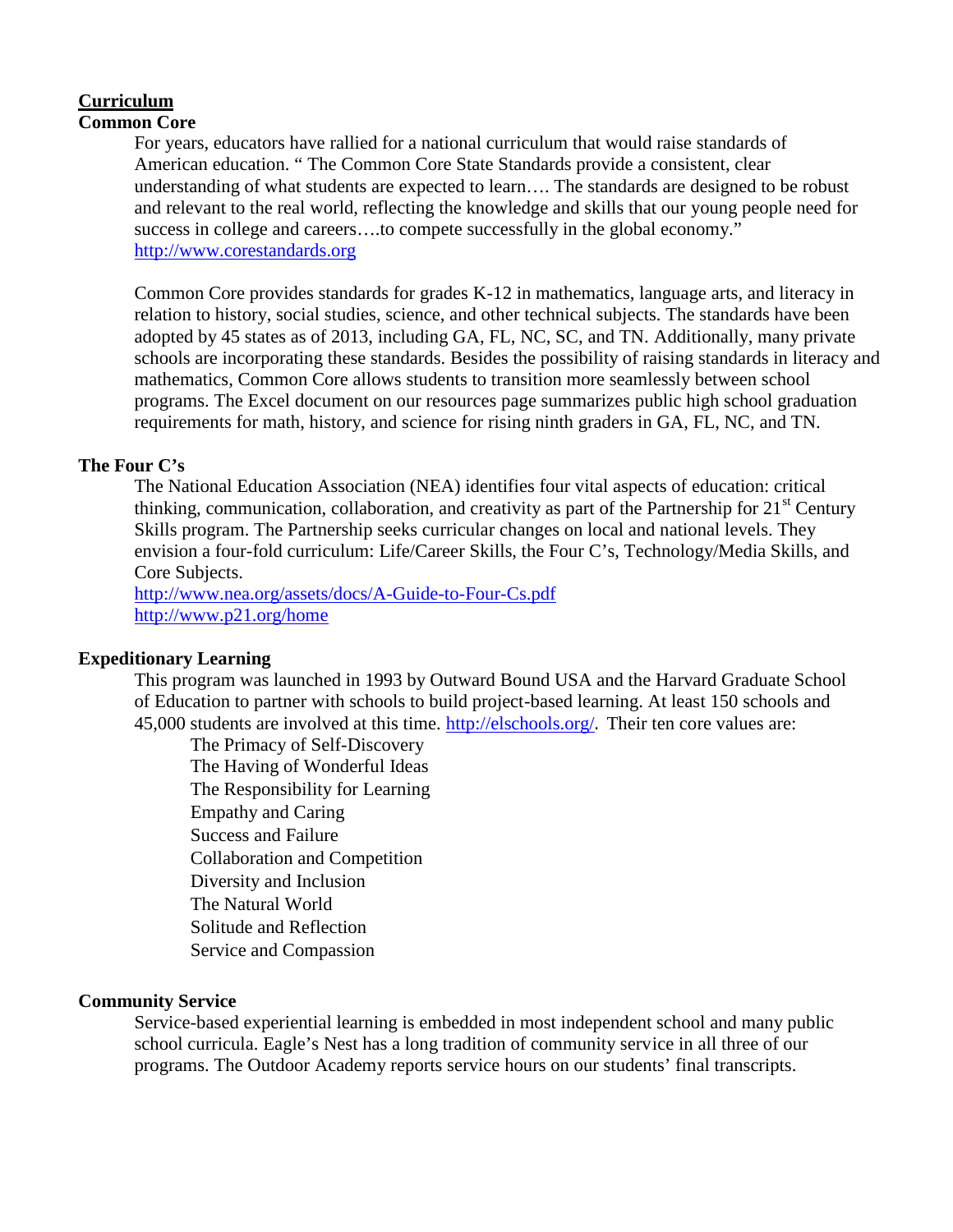# **Logistics**

# **School calendar**

- o Some momentum is building to expand learning time in schools beyond 180 6.5-hour days.
- o Federal education funding is beginning to be tied to expansion of classroom time, particularly for low performing schools.
- o On the other hand, some states have responded to the recession by reducing classroom days.
- o School calendars vary and most states allow district level decisions for school calendars.
- o In NC, the start date is no earlier than the Monday closest to August 26 and end date is no later than the Friday closest to June 11 unless there is an approved waiver for year-round school or charter school.

# **Finances**

- o It is difficult to gauge trends on tuition remittance from independent sending schools. There is only anecdotal evidence.
- o Financial aid policies for independent sending schools are internal.
- o Nationally, higher income families comprise the largest growth in requests for financial aid amid an overall increase in requests for financial aid.
- o Rise in tuitions is easily outpacing inflation: 5-8% annual increases.
- o Private schools nationwide are facing declining enrollments over the last decade.
- o Opportunity scholarships (vouchers) were approved by NC General Assembly in July 2013. They offer up to \$4,200 per qualifying student beginning 2014-15 school year.

# **Charter schools**

- o 42 states have charter schools. 6000 schools are serving 2.3 million students.
- o This constitutes approximately 4% of total public schools.
- o 400-500 new charter schools open annually. There are 610,000 students on waiting lists.
- o 26 new charter schools were approved in NC for 2014. 155 presently (up from 100 in 2011-12).
- o 170 letters of intent filed for 2015 in NC.
- o Many charter schools are marketed as a "private school education for free."
- o 6 in 10 charter schools operate with a calendar longer than the national average.
- o Race to the Top funding favors states with no restrictions on establishment of charter schools.
- **Home-schooling** is enjoying similar rates of growth, particularly as online education is legitimized and improved. There are more than 2 million home school students nationwide.

# **International Baccalaureate (IB) programs**

The International Baccalaureate foundation, in addition to curriculum for younger ages, offers a **Diploma Programme** for high school students; it is a two-year curriculum leading to final examinations and a qualification that is welcomed by leading universities around the world. This curriculum is generally seen as very rigorous and demanding, perhaps more so than the Collegeboard Advanced Placement courses. The International Baccalaureate program continues to grow. Students complete prerequisite advanced placement courses during their underclassmen years (such as 3 credits of a world language). Depending on our changing student demographics, the prerequisites for the IB program may affect which students can attend our program and/or which courses OA should offer or require to be completed during the summer. There are 40 programs in Florida, 28 in Georgia, and 30 in North Carolina. Recently, the IB organization released two relationship studies defining the linkages between the IB and the Common Core State Standards (CCSS), possibly demonstrating the growing predominance of both CCSS and the IB program. (http://www.ibo.org/announcements/2013/ccrs.cfm).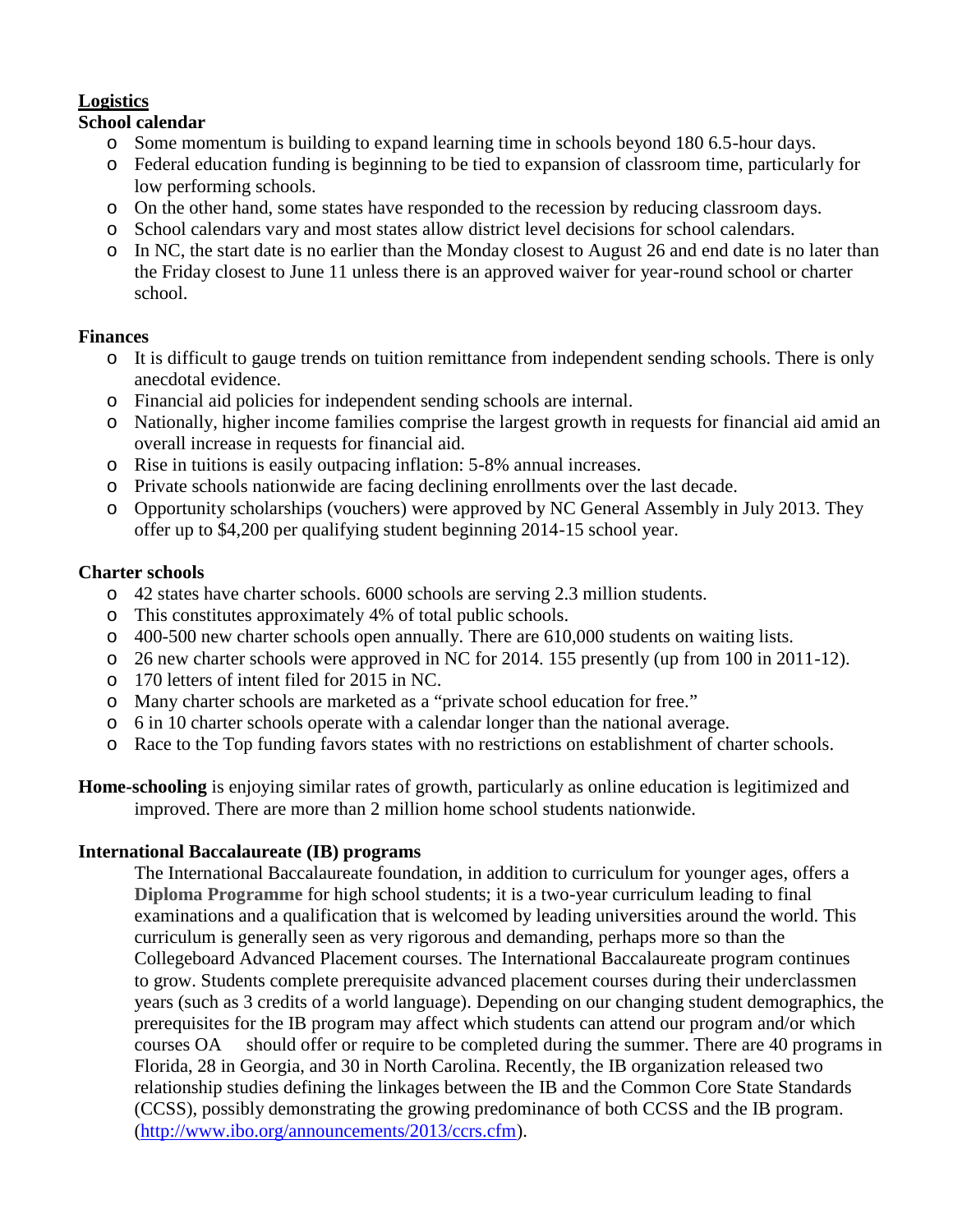# **Technology**

**Electronic Resources -** Three broad areas of electronic learning aids at this time include:

Online Learning

Online independent courses can address additional curricular needs of students and sending schools. These are areas of study that OA does not offer such as Chemistry and Chinese. These requests are becoming more frequent for us. Nearly any course, including lab sciences, are available online. In the past, GAVPS has been superior to NCVPS and FLVPS for public schools and will allow students in public schools in other states to take their courses with approval. NCAIS offers the Virtual Independent School Network (VISNET http://www.vis-network.org/), in which the school is a member and offers courses directly. An assigned proctor is needed to administer these courses to students. OA has had mixed success with online math, language, history, science courses. The faculty agrees that they are not optimal curricular and scheduling choices.

- Blended learning. This is the use of electronic devices and online resources, for both interactive teaching and research. It is an integrated electronic "presence" in the classroom.
- Bring Your Own Device (BYOD). These are personal electronic aids for research, note-taking, and writing such as laptops, tablets, calculators, audio players (iPods), translators, readers, and smartphones.

Research indicates technological aids enhance learning, but no one seriously suggests online learning can or should stand alone in primary and secondary education. Both teachers and students value the role of the mentor. The backlash against the fully online classroom means many schools are developing more project-based technological learning. More sophisticated software is helping. Use of electronic aids is being questioned and re-evaluated and re-structured in many schools.

# **Current EN policy on electronic devices:**

OA currently offers laptop and desktop computer stations for writing and individual independent study requirements. Online student research (and tablet or reader use) is only offered under special circumstances and is monitored and limited. OA students bring their own math calculators. Teachers may use online resources for instruction such as news sites and documentary videos at their discretion. Classrooms have access to DVD players and digital projectors. Several times each semester OA students are allowed limited time to use social media sites and email to connect with family and friends. No student/camper cellphones or smartphones are allowed in any Eagle's Nest programs.

The use of technology, especially electronic devices, is not an all -or-nothing decision at Eagle's Nest. Certainly, innovations are going to need to be evaluated for our use as they develop and given the rate of technological change, this will require ongoing assessment and possibly is not an area of discussion for long-range planning.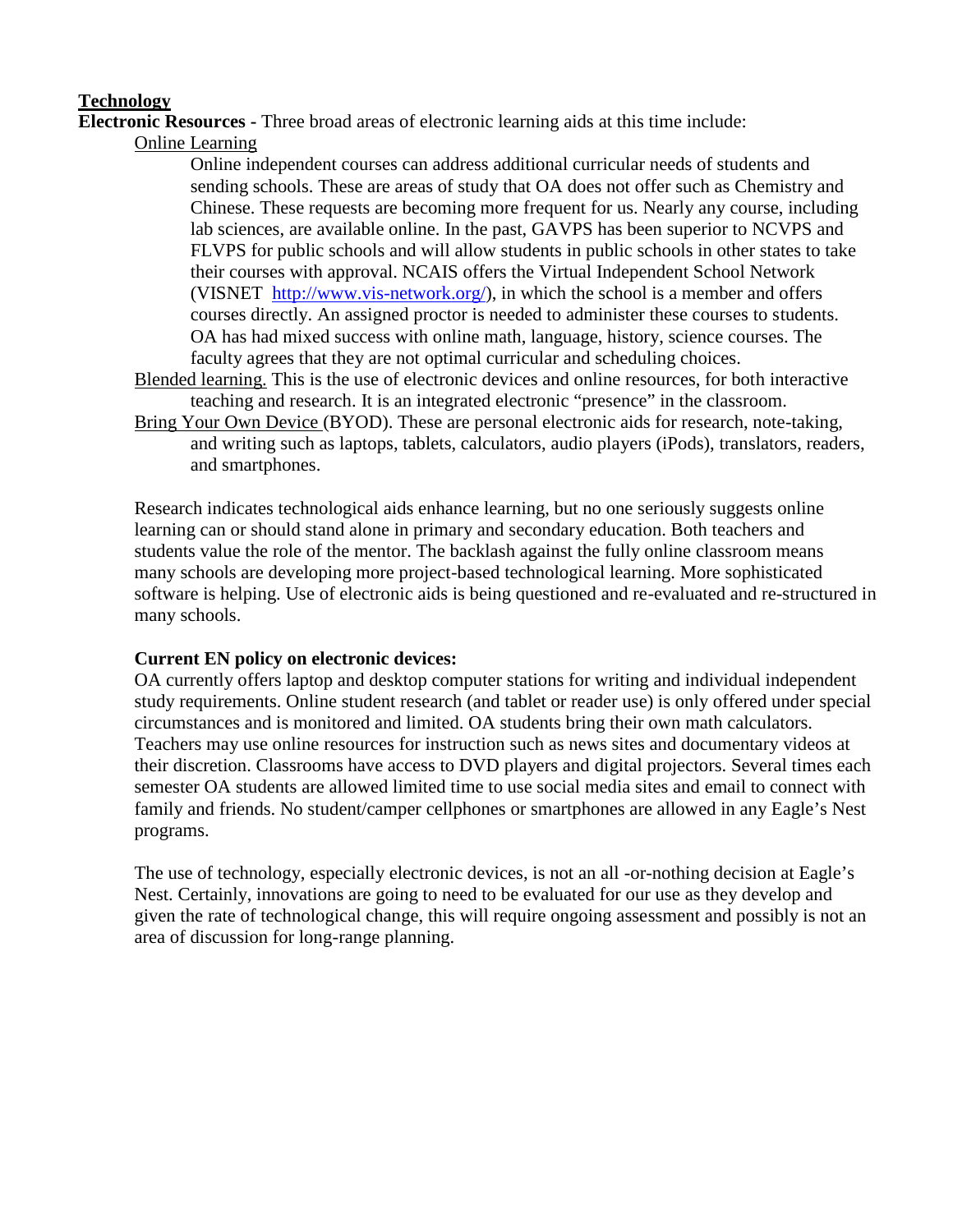# **Resources**

- Partnership for 21st Century Skills http://www.p21.org/home
- Museums and the Future of Education http://www.aam-us.org
- Buhl Lecture Survey 2013 University School of Nashville Survey http://www.sitemason.com/files/cwHBLi/Buhl%20Lecture%202013%20survey.pdf
- Education Technology Outlook Article National Association of Independent Schools http://www.sitemason.com/files/dCnvry/Education%20Technology%20Outlook%20article.pdf
- Teaching and Learning Outlook Article National Association of Independent Schools http://www.sitemason.com/files/eI3p7O/Teaching%20and%20Learning%20Outlook%20article.pdf
- Expeditionary Learning http://elschools.org/
- National Science Teachers http://www.nsta.org/publications/news/story.aspx?id=59800
- Learning Time in America http://www.sitemason.com/files/gti0gM/LearningTimeinAmerica.pdf
- Is Year Round Schooling on Track? http://www.sitemason.com/files/hyXTX2/Is%20YearRound%20Schooling%20on%20Track\_%20\_ %20District%20Administration%20Magazine.pdf
- Year Round Education Program Guide http://www.sitemason.com/files/iEDNDi/YearRound%20Education%20Program%20Guide%20Mu ltitrack%20YearRound%20Education%20CA%20Dept%20of%20Education.pdf
- International Baccalaureate http://www.ibo.org/announcements/2013/ccrs.cfm
- Common Core Standards http://www.corestandards.org
- National Education Association http://www.nea.org/assets/docs/A-Guide-to-Four-Cs.pdf
- State Curriculums Excel document of Graduation Requirements
- State Departments of Education for selected states (for calendars & proposed changes)